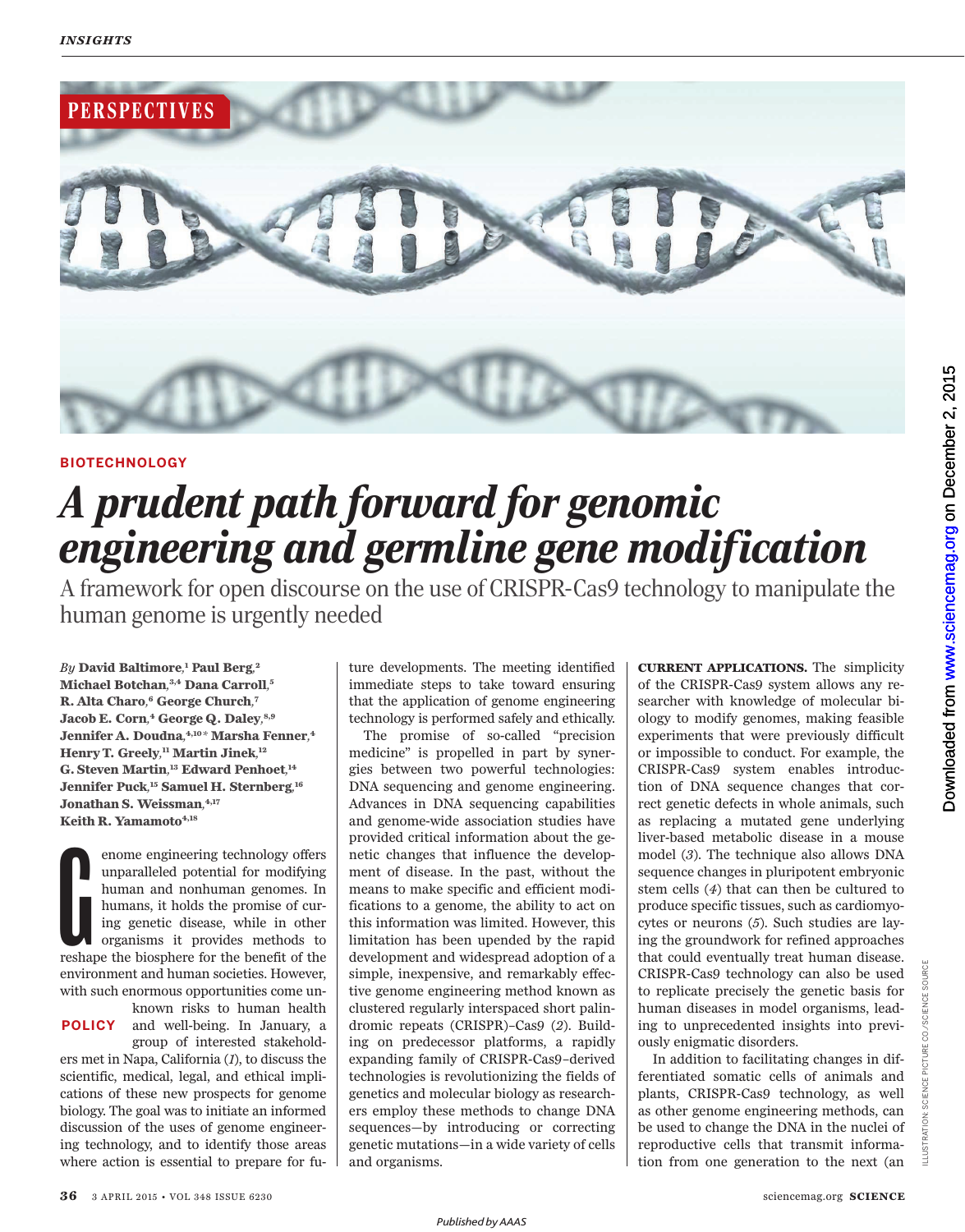organism's "germ line"). Thus, it is now possible to carry out genome modification in fertilized animal eggs or embryos, thereby altering the genetic makeup of every differentiated cell in an organism and so ensuring that the changes will be passed on to the organism's progeny. Humans are no exception—changes to the human germ line could be made using this simple and widely available technology.

**MOVING FORWARD.** Given these rapid developments, it would be wise to begin a discussion that bridges the research community, relevant industries, medical centers, regulatory bodies, and the public to explore responsible uses of this technology. To initiate this conversation, developers and users of the CRISPR-Cas9 technology, and experts in genetics, law, and bioethics, discussed the implications and rapid expansion of the genome engineering field ( *1*). This group, all from the United States, and which included some of the leaders in the original 1970s discussions about recombinant DNA research at Asilomar and elsewhere, focused on the issue of human germline engineering, as the methods have already been demonstrated in mice  $(6)$  and monkeys ( *7*). The Napa discussion did not address mitochondrial transfer (8, 9), a technique that does not use CRISPR-Cas9. Although characterized by some as another form of "germline" engineering, mitochondrial transfer raises different issues and has already been approved by the Human Fertilisation and Embryology Authority and by Parliament in the United Kingdom (10) and is being considered by the Institute of Medicine and the Food and Drug Administration in the United States (11). At the Napa meeting, "genome modification" and "germline engineering" referred to changes in the DNA of the nucleus of a germ cell.

The possibility of human germline engineering has long been a source of excitement and unease among the general public, especially in light of concerns about initiating a "slippery slope" from disease-curing applications toward uses with less compelling or even troubling implications. Assuming the safety and efficacy of the technology can be ensured, a key point of discussion is whether the treatment or cure of severe

*"…we…discourage… germline genome modification for clinical application in humans, while… implications of such activity are discussed…"*

diseases in humans would be a responsible use of genome engineering, and if so, under what circumstances. For example, would it be appropriate to use the technology to change a disease-causing genetic mutation to a sequence more typical among healthy people? Even this seemingly straightforward scenario raises serious concerns, including the potential for unintended consequences of heritable germline modifications, because there are limits to our knowledge of human genetics, gene-environment interactions, and the pathways of disease (including the interplay between one disease and other conditions or diseases in the same patient). In the United States, such human research currently would require an Investigational New Drug exemption from the Food and Drug Administration, but value judgments about the balance between actions in the present and consequences in the future need deeper consideration of the ethical implications of human germline genome editing than the Investigational New Drug process provides.

**RECOMMENDATIONS.** To better inform future public conversations recommended by the Napa meeting, research is needed to understand and manage risks arising from the use of the CRISPR-Cas9 technology. Considerations include the possibility of off-target alterations, as well as on-target events that have unintended consequences. It is critical to implement appropriate and standardized benchmarking methods to determine the frequency of off-target effects and to assess the physiology of cells and tissues that have undergone genome editing. At present, the potential safety and efficacy issues arising from the use of this technology must be thoroughly investigated and understood be-

fore any attempts at human engineering are sanctioned, if ever, for clinical testing. As with any therapeutic strategy, higher risks can be tolerated when the reward of success is high, but such risks also demand higher confidence in their likely efficacy. And, for countries whose regulatory agencies focus on safety and efficacy but not on broader social and ethical concerns, another venue is needed to facilitate public conversation.

Given the speed with which the genome engineering field is evolving, the Napa meeting concluded that there is an urgent need for open discussion of the merits and risks of human genome modification by a broad cohort of scientists, clinicians, social scientists, the general public, and relevant public entities and interest groups.

In the near term, we recommend that steps be taken to:

1) Strongly discourage, even in those countries with lax jurisdictions where it might be permitted, any attempts at germline genome modification for clinical application in humans, while societal, environmental, and ethical implications of such activity are discussed among scientific and governmental organizations. (In countries with a highly developed bioscience capacity, germline genome modification in humans is currently illegal or tightly regulated.) This will enable pathways to responsible uses of this technology, if any, to be identified.

2) Create forums in which experts from the scientific and bioethics communities can provide information and education about this new era of human biology, the issues accompanying the risks and rewards of using such powerful technology for a wide variety of applications including the potential to treat or cure human genetic disease, and the attendant ethical, social, and legal implications of genome modification.

3) Encourage and support transparent research to evaluate the efficacy and specificity of CRISPR-Cas9 genome engineering technology in human and nonhuman model systems relevant to its potential applications for germline gene therapy. Such research is essential to inform deliberations about what clinical applications, if any, might in the future be deemed permissible.

4) Convene a globally representative group of developers and users of genome

<sup>1</sup>California Institute of Technology, Mail Code 147-75, Pasadena, CA 91125, USA. <sup>2</sup>Stanford University School of Medicine, 291 Campus Drive, Stanford, CA 94305, USA. <sup>3</sup>University of California, Berkeley, 450 Li Ka Shing no. 3370, Berkeley, CA 94720-3370, USA. <sup>4</sup>Innovative Genomics Initiative, University of California, Berkeley, 188 Li Ka Shing Center, Berkeley, CA 94720-3370, USA. <sup>5</sup>Department of Biochemistry, University of Utah School of Medicine, 15 North Medical Drive East, Room 4100, Salt Lake City, UT 84112-5650, USA. <sup>6</sup>Department of Medical History and Bioethics, School of Medicine and Public Health, University of Wisconsin Law School, 975 Bascom Mall, Madison, WI 53706, USA. <sup>7</sup>Department of Genetics, Harvard Medical School, 77 Avenue Louis Pasteur, Boston, MA 02115, USA. <sup>8</sup>Boston Children's Hospital, 300 Longwood Avenue, Karp Family Building, 7th Floor, Boston, MA 02115, USA. <sup>9</sup>Howard Hughes Medical Institute, 4000 Jones Bridge Road, Chevy Chase, MD 20815, USA. <sup>10</sup>Departments of Molecular and Cell Biology and Chemistry, Howard Hughes Medical Institute, 731 Stanley Hall, MS 3220, University of California, Berkeley, Berkeley, CA 94720-3220, USA. *<sup>11</sup>Center for Law and the Biosciences, Crown Quadrangle 559 Nathan Abbott Way Stanford, CA 94305-8610, USA. <sup>12</sup>Department of Biochemistry, University of Zurich, Winterthurerstrasse 190, CH-8057*  Zurich, Switzerland. <sup>13</sup>Department of Molecular and Cell Biology, College of Letters and Science, University of California, Berkeley, 210K Durant Hall, Berkeley, CA 94720-2920, USA. <sup>14</sup>Alta Partners, One Embarcadero Center, 37th Floor, San Francisco, CA 94111, USA. <sup>15</sup>Department of Pediatrics UCSF School of Medicine, 513 Parnassus Avenue, San Francisco, CA 94143, USA. <sup>16</sup>Department of Chemistry, 731 Stanley Hall, MS 3220, University of California, Berkeley, CA 94720-3220, USA. <sup>17</sup>Department of Cellular and Molecular Pharmacology, Howard Hughes Medical Institute, University of California, San *Francisco, Byers Hall, 1700 4th Street, San Francisco, CA 94158-2330, USA. <sup>18</sup>UCSF School of Medicine, 600 16th Street, San Francisco, CA 94158, USA. \*E-mail: doudna@berkeley.edu*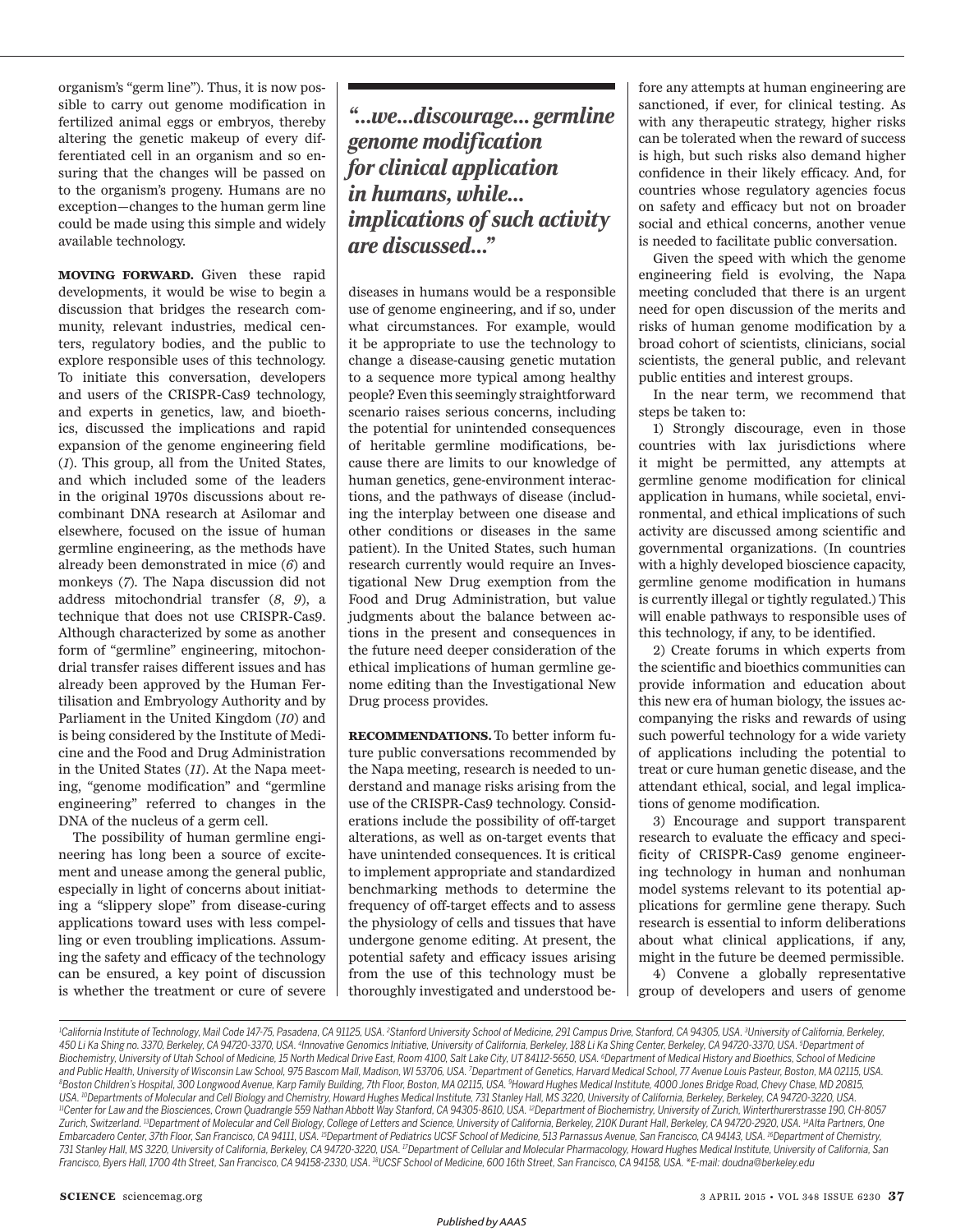engineering technology and experts in genetics, law, and bioethics, as well as members of the scientific community, the public, and relevant government agencies and interest groups, to further consider these important issues, and where appropriate, recommend policies.

**CONCLUSIONS.** At the dawn of the recombinant DNA era, the most important lesson learned was that public trust in science ultimately begins with and requires ongoing transparency and open discussion. That lesson is amplified today with the emergence of CRISPR-Cas9 technology and the imminent prospects for genome engineering. Initiating these fascinating and challenging discussions now will optimize the decisions society will make at the advent of a new era in biology and genetics. ■

#### **REFERENCES AND NOTES**

- 1. IGI Forum on Bioethics, Napa, California; this meeting was sponsored by the Innovative Genomics Initiative at the University of California, Berkeley, and the University of California, San Francisco, on 24 January 2015; all the authors, except for G.C. and M.J., participated in the meeting.
- 2. J. A. Doudna, E. Charpentier, *Science* **346**, 1258096 (2014).
- 3. H. Yin *et al., Nat. Biotechnol.* **32**, 551 (2014).
- 4. P. Mali *et al., Science* **339**, 823 (2013).
- 5. Z. Zhu, F. González, D. Huangfu, *Methods Enzymol.* **546**, 215 (2014).
- 6. H. Wang *et al., Cell* **153**, 910 (2013).
- 7. Y. Niu *et al., Cell* **156**, 836 (2014).
- 8. www.hfea.gov.uk/8807.html
- 9. M. Tachibana *et al., Nature***493**, 627 (2013).
- 10. The Human Fertilisation and Embryology (Mitochondrial Donation) Regulations 2015; www.legislation.gov.uk/ uksi/2015/572/contents/made (effective 29 October 2015).
- 11. U.S. Food and Drug Administration, Cellular, Tissue, and Gene Therapies Advisory Committee Meeting: Announcement, www.fda.gov/AdvisoryCommittees/ Calendar/ucm380042.htm; www.iom.edu/activities/ research/mitoethics.aspx.

#### **ACKNOWLEDGMENTS**

J.A.D. and M.J. are cofounders of Caribou Biosciences, Inc., which develops CRISPR-Cas technology for genome engineering for agricultural and biomedical applications. J.A.D. and M.J. are on the Scientific Advisory Board of Caribou Biosciences, Inc. G.C. has been an adviser to Caribou Biosciences, Inc. G.C. and J.A.D. are cofounders of, and G.C. is a member of the Scientific Advisory Board of, Editas Medicine, a company that translates genome editing technology into human therapeutics. G.C. has been an advisor to Sigma-Aldrich, which sells products related to CRISPR-Cas technology. D.C. is on the Scientific Advisory Board of Recombinetics, Inc., which develops genome engineering approaches for agricultural and biomedical applications. E.P. is director of Alta Partners, Ltd., a shareholder in Kite Pharmaceuticals, which develops genome engineering for biomedical applications. G.C. is an inventor on patents filed by Harvard University that cover the use of Cas9 in human cells, and reduction in off-target activity. J.A.D. is an inventor on patents filed by the University of California for research and development on CRISPR-Cas9–mediated genome engineering. J.S.W. is an inventor on patents filed by the University of California, San Francisco, the University of California, Berkeley, and the Howard Hughes Medical Institute, that cover CRISPR screening technology.

> Published online 19 March 2015; 10.1126/science.aab1028

## **GEOLOGY**

# *Defining the epoch we live in*

Is a formally designated "Anthropocene" a good idea?

#### *By* **William F. Ruddiman***,* **<sup>1</sup> Erle C. Ellis***,* **2 Jed O. Kaplan***,* **<sup>3</sup> Dorian Q. Fuller <sup>4</sup>**

less uman alterations of Earth's environments are pervasive. Visible changes include the built environment, conversion of forests and grasslands to agriculture, algal blooms, smog, and the siltation of dams and estuaries. uman alterations of Earth's environments are pervasive. Visible changes include the built environment, conversion of forests and grasslands to agriculture, algal blooms, smog, and the siltation of dams and estuarincreases in ozone, carbon dioxide  $(CO_2)$ , and methane  ${\rm (CH}_4)$  in the atmosphere, and ocean acidification. Motivated by the pervasiveness of these alterations, Crutzen and Stoermer argued in 2000 that we live in the "Anthropocene," a time in which humans have replaced nature as the dominant environmental force on Earth (1). Many of these wide-ranging changes first emerged during the past 200 years and accelerated rapidly in the 20th century (2). Yet, a focus on the most recent changes risks overlooking pervasive human transformations of Earth's surface for thousands of years, with profound effects on the atmosphere, climate, and biodiversity.

Crutzen and Stoermer originally favored placing the start of the Anthropocene in the late 1700s because of the industrial revolution initiated by James Watt's invention of the steam engine at that time. However, this choice lacked a key requirement for formal stratigraphic designation: a "golden spike" marker that is widely detectable in geologic records. Recently, a working group of the subcommission of Quaternary Stratigraphy of the Geological Society of London released a preliminary recommendation to mark the start of the Anthropocene on 16 July 1945, when the first atomic bomb test took place in Alamogordo, New Mexico (3). The working group chose that time because the isotopic by-products of bomb testing provide a distinctive marker horizon in ice cores, ocean and lake sediments, and soils.

This "stratigraphically optimal" choice [as it was called in  $(3)$ ] faces intense scrutiny from scientists studying the long history of large and profound human effects on this planet (see the figure). For example, about 65% of the genera of large mammals became extinct between 50,000 and 12,500 years ago, with the two most abrupt extinction episodes in Australia and the Americas ( *4*). Climate cannot be the major factor in

these episodes because most of these genera had survived some 50 previous glacialinterglacial cycles. Hunting and burning by recently arrived humans is the most plausible explanation of these dramatic and unprecedented collapses.

With the beginning of the Holocene around 11,600 years ago, an even more profound human alteration of Earth's surface had begun: the Neolithic agricultural revolution (see the figure). Subsequent millennia

*"Does it really make sense to define the start of a human-dominated era millennia after most forests in arable regions had been cut for agriculture…?"*

saw global-scale changes that include domestication of the world's crops after 11,000 years ago and livestock after 9000 years ago, followed by the spread of agriculture across all of Earth's arable lands ( *5*), clearance of forested regions with resulting carbon dioxide emissions after 7000 years ago (6), and the spread of methane-emitting rice agriculture and livestock after 5000 years ago (*7* ). Reversals of a natural downward trend in atmospheric carbon dioxide after 7000 years ago and methane after 5000 years ago have both been attributed to gas emissions from farming (8). Other early changes include the transformation of Earth's natural biome vegetation to "anthromes" modified by human activities, with increasing habitat fragmentation  $(9)$ ; disturbance and erosion of soils by human activity ( *10*, *11*); the onset of the Bronze Age 5000 years ago and of the Iron Age 3000 years ago; and the appearance of urban areas in Mesopotamia by 5000 years ago. Although these changes began slowly and at different times in different regions,

*<sup>1</sup>Department of Environmental Sciences, University of Virginia, Charlottesville, VA 22903, USA. <sup>2</sup>Department of Geography and Environmental Systems, University of Maryland, Baltimore County, Baltimore, MD 21250, USA. <sup>3</sup> Institute of Earth Surface Dynamics, University of Lausanne, 1015 Lausanne, Switzerland. <sup>4</sup> Institute of Archeology, University College London, London WC1H 0PY, UK. E-mail: wfr5c@virginia.edu*